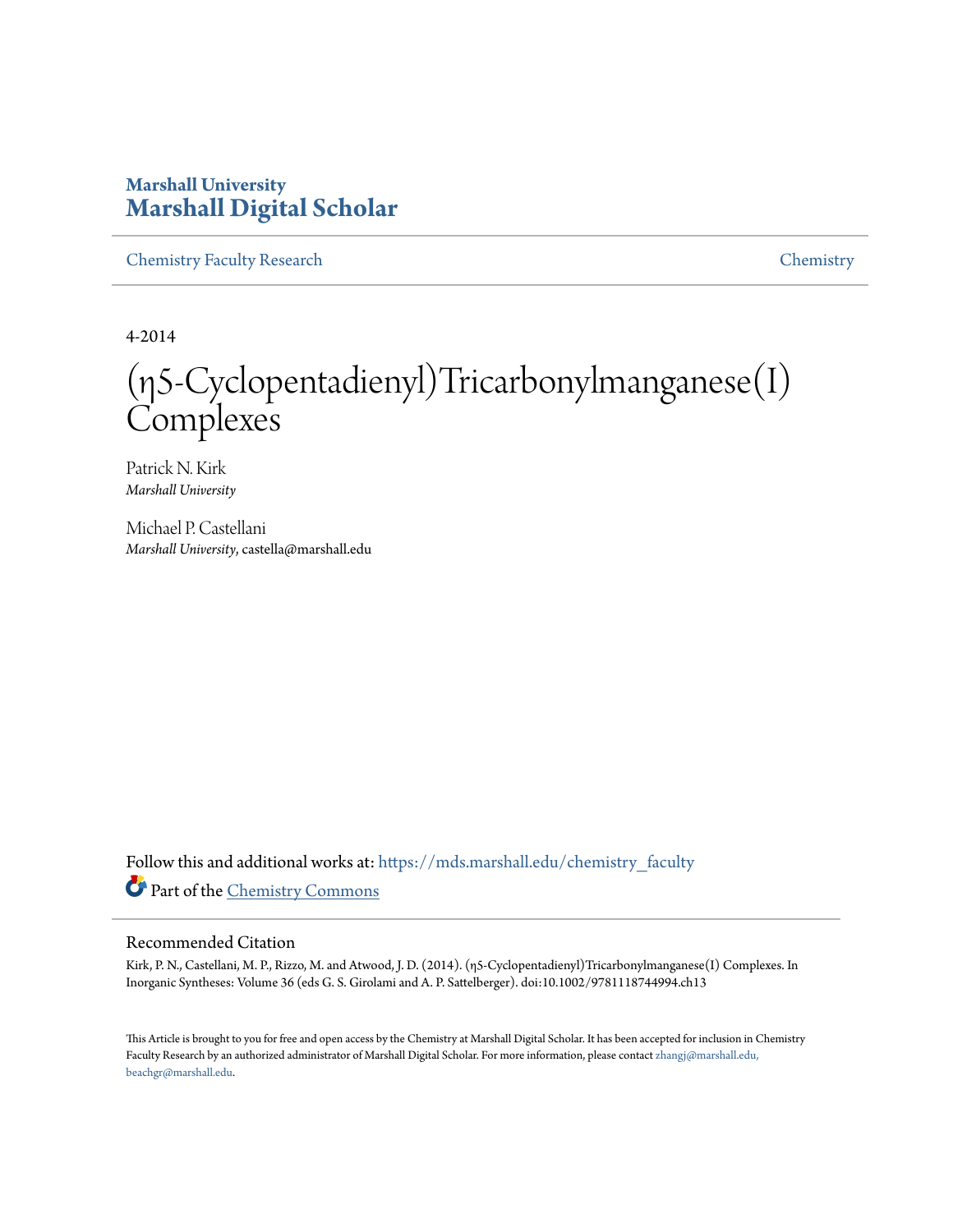#### **Tricarbonyl(**η**5-cyclopentadienyl)manganese(I) Complexes**

Submitted by Patrick N. Kirk and Michael P. Castellani Department of Chemistry, Marshall University, Huntington, WV 25755

Checked by Michael Rizzo and Jim Atwood Department of Chemistry, University at Buffalo, State University of New York, Buffalo, New York 14260

Since the initial preparation of  $CpMn(CO)<sub>3</sub>$  by Fischer and Jira in 1954<sup>1</sup> many methods have been developed for the synthesis of this compound and its  $C_5$  substituted derivatives.<sup>2</sup> Interestingly, each of these preparations has at least one significant drawback from a preparative perspective (e.g. employing thallium reagents, high pressures, poor yields, or reagents that require significant preparative investment).

Surprisingly missing from this collection of preparative methods is the direct reaction between commercially available  $Mn(CO)_{5}Br$  and NaCp. This suggests that the reaction proceeds in poor yields, consistent with our experience. In 1988, Smart and co-workers found  $Mn(CO)_{3}(pyridine)_{2}Br$  to be an effective reagent in making a substituted indacenylmanganese tricarbonyl complex.3 This compound also provides an effective manganese starting material for high yield syntheses of cymantrene compounds bearing substituents that can tolerate formation of cyclopentadienyl anions (e.g.  $(C_5H_5)Mn(CO)_3$  and  $(C_5Me_5)Mn(CO)_3$ ).

#### A. Tricarbonyl $(\eta^5$ -cyclopentadienyl)manganese(I)

#### *Procedure*

Under an inert atmosphere place  $0.400$  g  $Mn(CO)_{3}(pyridine)_{2}Br^{4}$  and  $0.230$  g  $Na(C<sub>5</sub>H<sub>5</sub>)$ •DME<sup>5</sup> in a Schlenk flask equipped with a magnetic stir bar. Stopper the flask and add 10 mL dry, deoxygenated THF. After stirring overnight, remove the THF *in vacuo*, being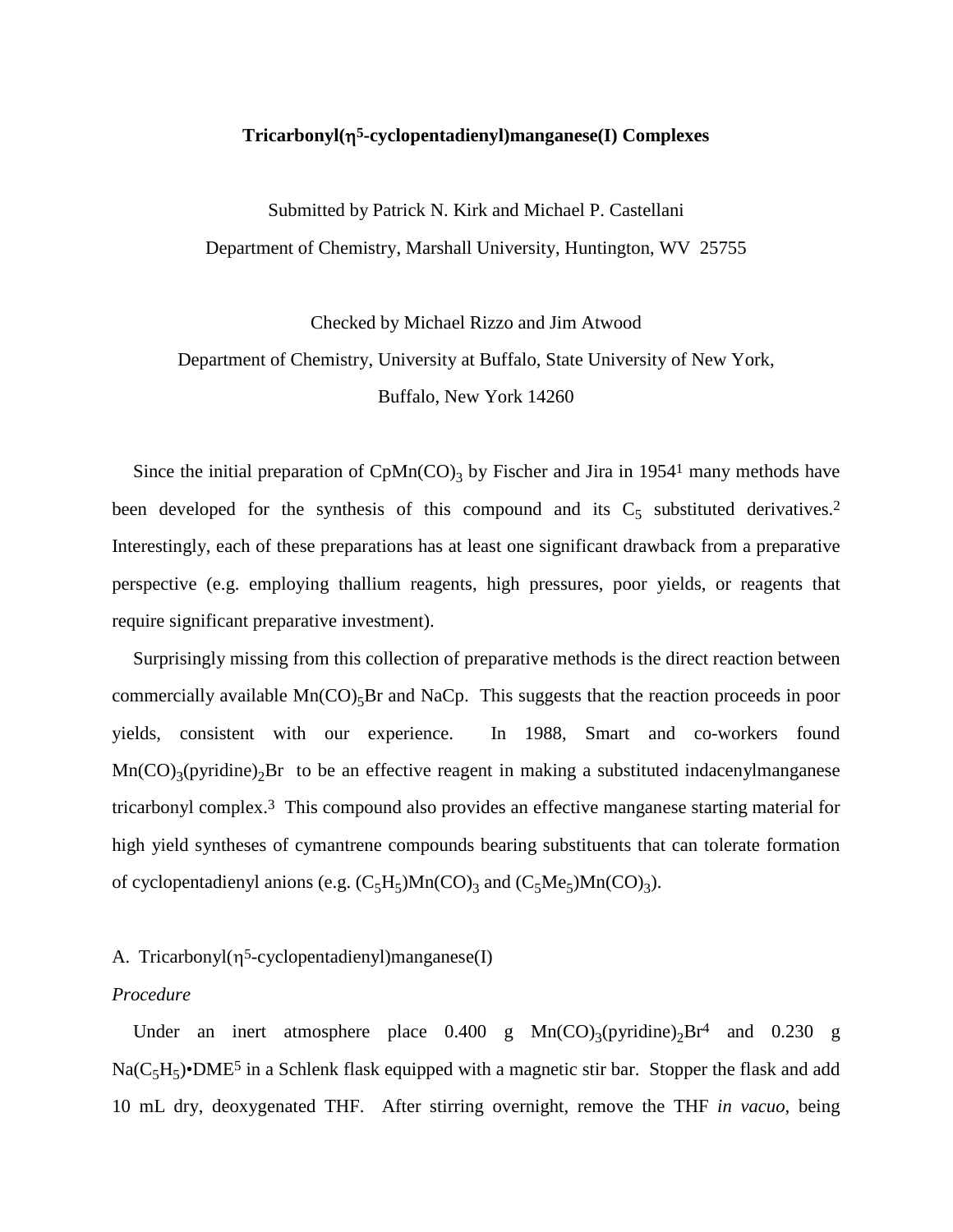careful to place the residue under a nitrogen atmosphere as soon as the mixture is dry. Against a counterstream of nitrogen, insert a water-cooled sublimation head. Evacuate and seal the flask. Warm the flask in a 50 °C water bath for two hours. After refilling the flask with nitrogen, remove the sublimation head and scrape off the CpMn(CO)<sub>3</sub> in the air. Yield: 0.165 g (73%).\* *Properties*

Tricarbonyl( $\eta^5$ -cyclopentadienyl)manganese(I) is a yellow, air-stable solid that sublimes at room temperature. 6 It dissolves in many non-polar and moderately polar solvents (e.g. hexane, toluene, CH<sub>2</sub>Cl<sub>2</sub>, and acetone). The solution IR spectrum displays  $v(C=O)$  at 2024 (medium, sharp) and 1937 (strong, broad) cm<sup>-1</sup> in dichloromethane or 2029 and 1947 cm<sup>-1</sup> in hexane.<sup>7</sup> The <sup>1</sup>H NMR spectrum displays a single resonance at 4.75 ppm in CDCl<sub>3</sub>.<sup>8</sup>

#### B. Tricarbonyl(η<sup>5</sup>-pentamethylcyclopentadienyl)manganese(I)

#### *Procedure*

Under an inert atmosphere place 0.400 g  $Mn(CO)_{3}(pyridine)_{2}Br^{4}$  and 0.18 g Li(C<sub>5</sub>Me<sub>5</sub>) in a Schlenk flask equipped with a magnetic stir bar. Stopper the flask and add 10 mL dry, deoxygenated THF. After stirring overnight, remove the THF *in vacuo*. Against a counterstream of nitrogen, insert a water-cooled sublimation head. Evacuate and seal the flask. Warm the flask in a 90-95 °C water bath for 3 hours. After refilling the flask with nitrogen, remove the sublimation head and scrape off the  $(C_5Me_5)Mn(CO)_3$  in the air. Yield: 0.158 g  $(52\%)$ .<sup>†</sup>

#### *Properties*

Tricarbonyl(η5-pentamethylcyclopentadienyl)manganese(I) is a yellow, air-stable solid that sublimes at elevated temperatures. It dissolves in many non-polar and moderately polar solvents (e.g. hexane, toluene,  $CH_2Cl_2$ , and acetone). The solution IR spectrum displays  $v(C=O)$  at 2002 and 1913 cm-1 in dichloromethane. The 1H NMR spectrum displays a single resonance at 1.88 ppm in  $CDCl<sub>3</sub>$ .<sup>8</sup>